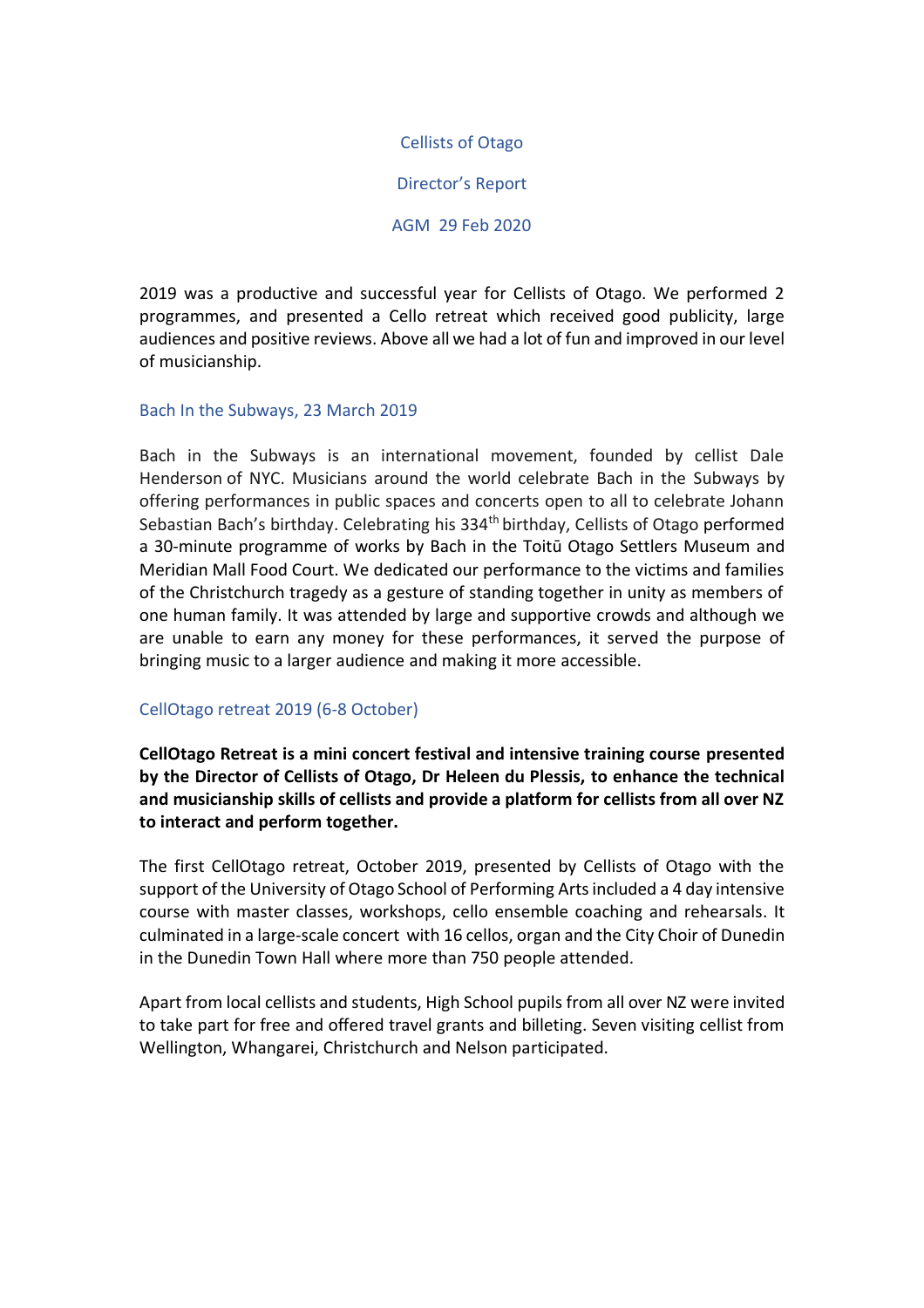# Norma's Big Birthday Bash 6 October, Dunedin Town Hall

Cellists of Otago joined with City Choir Dunedin conducted by David Burchell and Mark Anderson in a concert in celebration of the 100<sup>th</sup> birthday of the Town Hall's magnificent organ, Norma, played by City Organist David Burchell, and Simon Mace. Highlights of works for cello ensemble choir and organ included the Adagio from Saint-Saëns' 'Organ' Symphony, the 'Pilgrim's Chorus' from Wagner's Tannhäuser, Albinoni's Adagio, and excerpts from Fauré's Requiem and Elgar's Enigma Variations.

With altogether 16 players from Cellists of Otago and visiting guest cellists from the rest of NZ the concert was an absolute highlight and our best with refined ensemble playing and quality of sound blend! We were also delighted that the Dunedin Town Hall could host the over 750 people who queued in long lines to get tickets!

Reviews:

• **'Delightful Afternoon of Celebration and Music',** Brenda Harwood, *The Star,* 10 October 2019

*"A collaboration between the Dunedin Town hall Organ Trust and Cellists of Otago, with special guests City Choir Dunedin, the concert showcased not only the 100-year organ, but also some wonderful Dunedin talent"*

*"Directed and led by Heleen du Plessis, Cellists of Otago were enhanced by visiting players, making a cello choir of 16 members. The group played superbly together"*

*"Du Plessis and Burchell showed virtuosic skills in a duet performance of Cassadó' s Frescobaldi Toccata"*

*"Norma's big birthday bash was a delightful afternoon of celebration of music. Bravo!"*

• **'Norma's Birthday Celebrated in Style'**, Elizabeth Bouman, *Otago Daily Times, 7 October 2019*

*"Both calm and beautiful lyrical themes from 16 cellos"*

Articles:

- '**Happy Birthday Norma',** *Otago Daily Times,* 30 September 2019
- **Cellists to Play for Norma's 100th** , *The Star*, 3 October 2019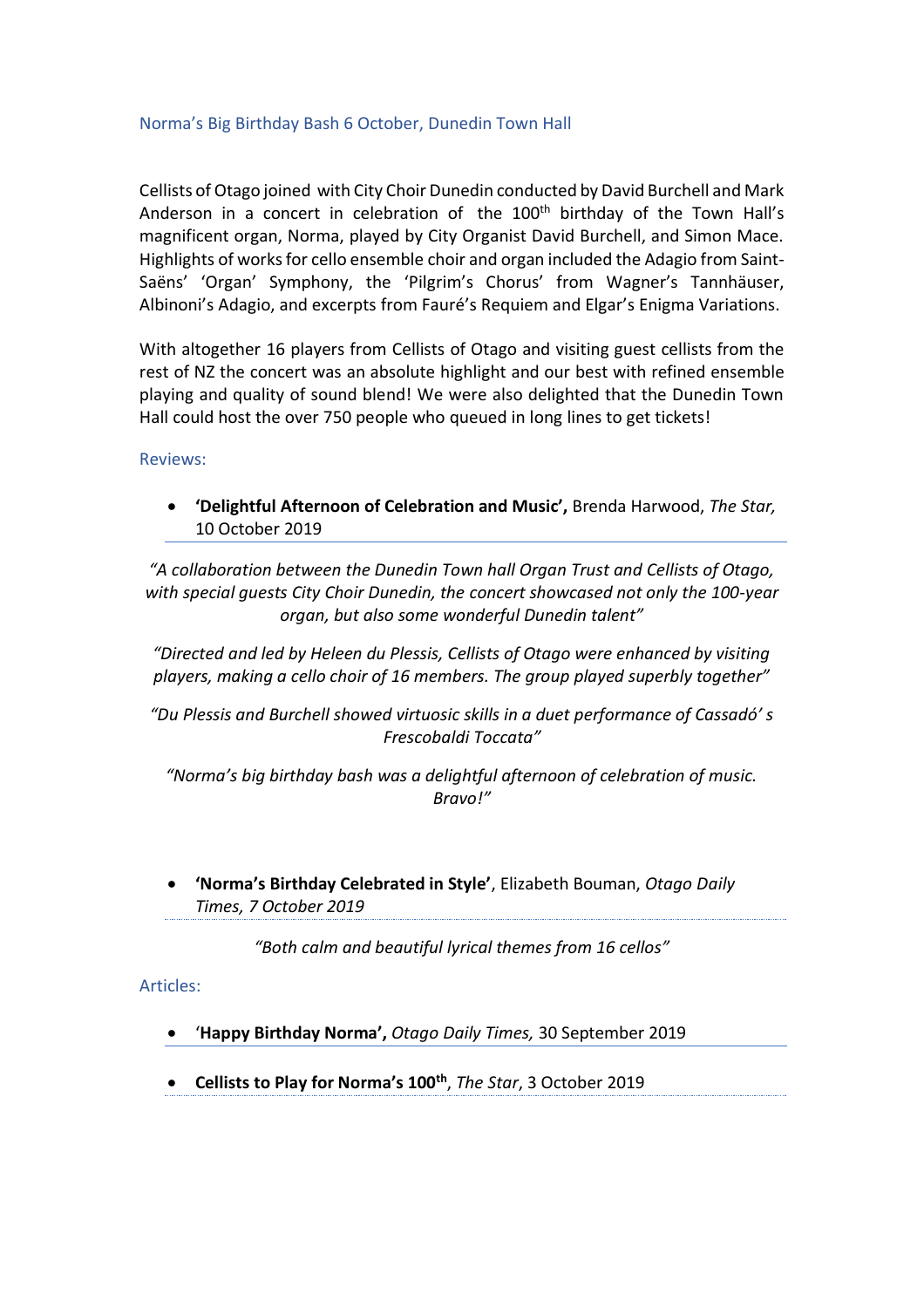# Cello for Africa, November 2019

Ten cellists from Dunedin, including 7 University of Otago students, all members of Cellists of Otago, travelled to Wellington to perform as part of "Cello for Africa" – a large scale concert that brought together musicians from Africa and New Zealand. Taking place at Te Raupahara Arena, Wellington, on November 24th the concert fundraised for the Tamariki Education Centre, a primary school in the slums of Nairobi, to provide them with access to an education and basic needs of water and electricity.

The cellists joined an outstanding line up of musicians performing an extravaganza of music from Africa and New Zealand — including Congo Drumming and Kapa Haka. At the centre of the programme was the NZ premiere of South African composer Hans Huyssen's *'Concerto for and African Cellist* 'commissioned by, and written for Heleen du Plessis's and her project 'Cello for Africa'. Heleen appeared as soloist with Sinfonia for Hope, comprising members of the NZSO and Orchestra Wellington, and led by Amalia Hall, conducted by Huyssen, and included Zimbabwean singer and mbira player, Tinashe Chidanyika. The cellists, whose travel costs have been sponsored by OUSA, joined cellists from all over NZ to perform the world premiere of Anthony Ritchie's 'Kia Kaha Tamariki' for a cello orchestra of over 40 cellists, African instruments and taonga puoro with solo cello and violin, especially commissioned for the concert.

The event, sponsored by the University of Otago and Creative New Zealand aimed at creating a trans-cultural exchange with the vision of ongoing relationships at multiple levels that this event set in motion. While representing our region at this multi institutional, international, collaborative concert, it gave the cellists a valuable musical and cultural experience. Their involvement directly supported the children at Tamariki School.

#### Article:

• **'Cellists to Join 'Cello for Africa'**, Brenda Harwood, *The Star* 14 November 2019

Review:

• **'Cello for Africa At Porirua a Spectacular and Moving Multi-Cultural Collaborative Event'**, [Peter Mechen,](https://middle-c.org/author/peter/) *Middle C, Classical Music Reviews, Wellington*, 24 November 2019.

[https://middle-c.org/2019/11/cello-for-africa-at-porirua-city-a-spectacular](https://middle-c.org/2019/11/cello-for-africa-at-porirua-city-a-spectacular-and-moving-multi-cultural-collaborative-event/)[and-moving-multi-cultural-collaborative-event/](https://middle-c.org/2019/11/cello-for-africa-at-porirua-city-a-spectacular-and-moving-multi-cultural-collaborative-event/)